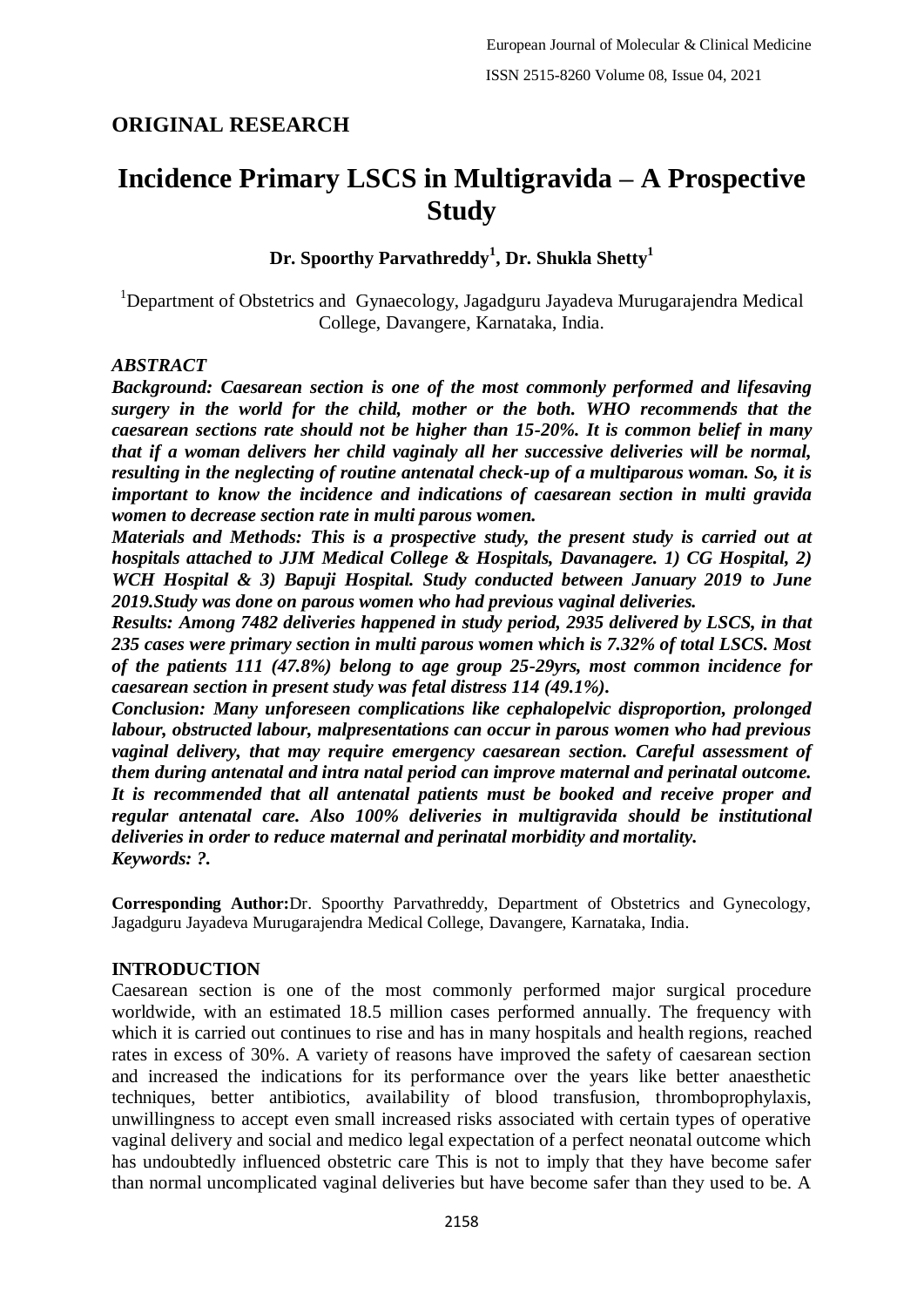Multipara is the one who had one or more previous viable births. Multipara are considered to be at increased risk for Anaemia, malpresentations, Haemorrhage, cephalopelvic disproportions, uterine rupture and complications associated with chronic medical disorders like Hypertension and Diabetes. A false sense of security prevails in multiparous women who have had previous uneventful vaginal deliveries, as a result, such multiparous mothers often neglect routine antenatal check-up, and some of them may land up in caesarean section owing to the associated risk factors. Multipara may still have cephalopelvic disproportion even having previously delivered a full-term child vaginally. Since the foetus increases in size with multiparity, the size of foetus and foetal head should be carefully estimated. In multiparous patients, malpresentations are favoured by a pendulous abdomen and lordosis of the lumbar spine and in any case, that is usual for the head not to engage in the pelvis until the onset of labour. Multiparity is a problem associated with poverty, illiteracy, ignorance and lack of knowledge of the available antenatal care and family planning methods. Defensive obstetrics is another common cause for high rate of caesarean section. It has been observed that 82% of physicians performed caesarean to avoid negligence claims. Vaginal delivery takes around 12 hours against 30 minutes to perform caesarean section thus heavily taxing upon obstetrician time and patience. A multipara who has earlier delivered vaginally may still require a caesarean section for safe delivery. Incidence, Present study has been done to study the indications of primary caesarean section in multigravida and evaluate the reason for LSCS in multiparous women.

## **MATERIALS & METHODS**

It was a prospective study of all the cases of primary caesarean section in multigravida admitted at three hospitals JJM Medical College & Hospitals, Davanagere.

- 1) CG Hospital
- 2) WCH Hospital
- 3) Bapuji Hospital

Study conducted between January 2019 to June 2019.Study was done on parous women who had previous vaginal deliveries.

## **Inclusion criteria**

All multigravida with pregnancy of >28 weeks gestations (Gravida 2 and above) each of whom had a previous vaginal delivery of  $>28$  weeks of gestation.

#### **Exclusion criteria**

Women with previous abortions and previous sections and pregnancy with medical disorders were excluded.

Information was collected in a predesigned proforma about demographic profile, obstetric history, physical examination, indication of caesarean section, maternal and perinatal outcome. Statistical analysis the chi-squared test was used for comparative analysis of categorical variables in order to determine independent risk factors Statistical significance was defined as P < 0.05. SPSS 17.0 software (SPSS, Chicago, IL, USA) was used.

## **RESULTS**

A prospective study of primary caesarean section in multigravida admitted at above mentioned hospitals during a period of 6 months from January 2019 to June 2019. Among total 7482 deliveries, 2935(28.175) underwent LSCS in that 232 (3.007%) were primary LSCS in multi gravida.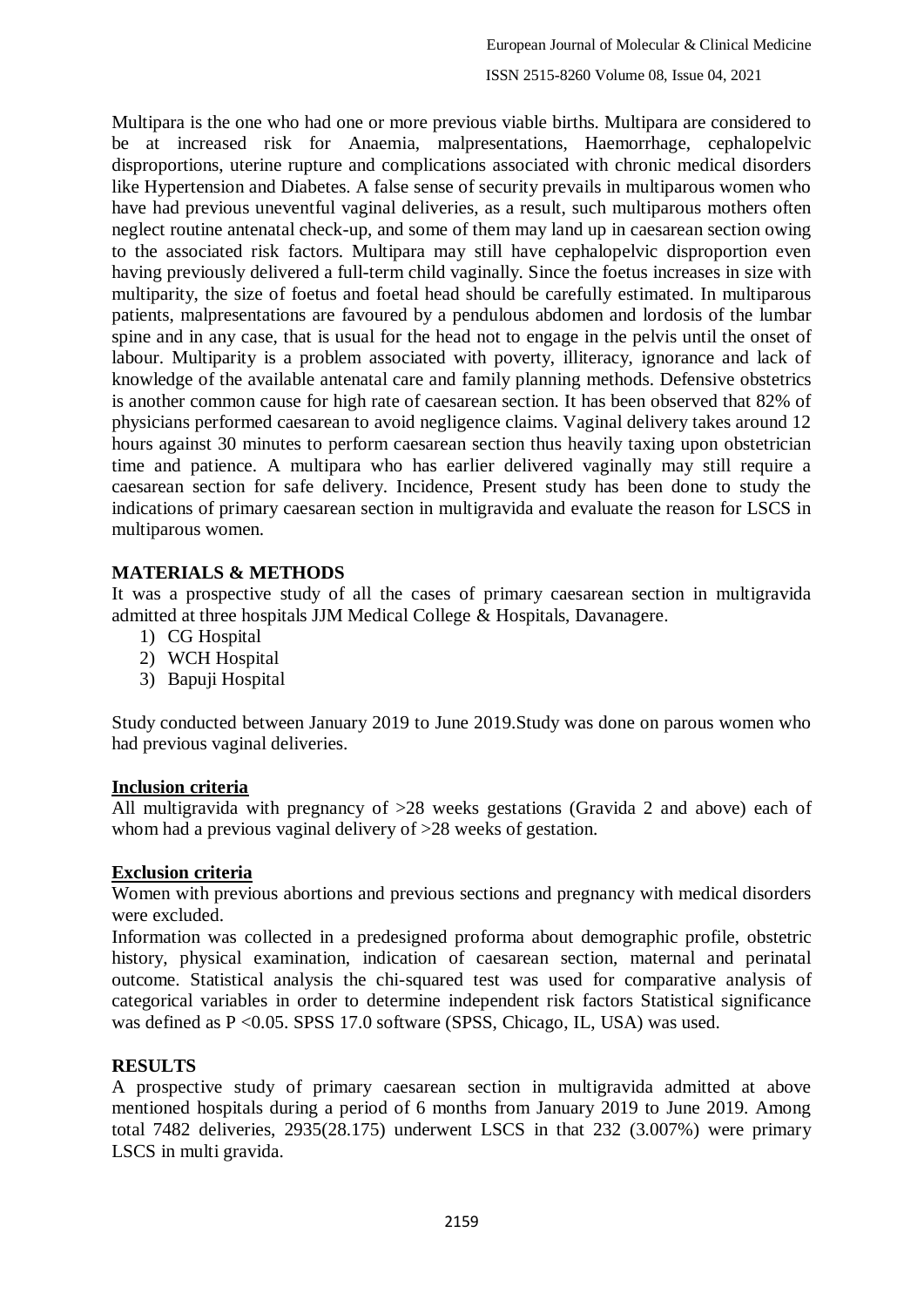#### **Table 1:?**

| <b>Total no. of deliveries</b> | 7482 |         |
|--------------------------------|------|---------|
| Total no. of LSCS              | 2935 | 28.175% |
| Total no. of LSCS in multipara | 232  | 3.007%  |

Out of 232 cases most of them were unbooked cases 168 (72.8%), many of them were first visit to hospital without any prior antenatal check-ups.

#### **Table 2: Booked v/s unbooked cases**

| <b>Analysis</b> | No. of cases | Percentage |
|-----------------|--------------|------------|
| Booked cases    | 64           |            |
| Unbooked cases  | 168          | 72.4       |

In 232 cases, 221(95.25%) cases were emergency LSCS only 11 cases were operated electively.

#### **Table 3: Emergency v/s elective LSCS**

| Type of operation     | Total no. of cases | Percentage |
|-----------------------|--------------------|------------|
| <b>Emergency LSCS</b> |                    | 95.25%     |
| Elective LSCS         |                    | 4.74%      |

Most of the patients 111(47.8 %) belong to the age group of 25-29 years followed by 55 (23.7) %) in age 20-24years, 38(16.37 %) patients in age group of 30-34years. 25 patients (10.77%) were in age group 35-39years, only one patient was above 40 years of age.

#### **Table 4: Age group distribution**

| Age group in years | No. of cases | Percentage % |
|--------------------|--------------|--------------|
|                    |              | 0.86         |
| $20 - 24$          | 55           | 23.7         |
| $25-29$            |              | 47.8         |
| 30-34              | 38           | 16.37        |
| 35-39              | 25           | 10.77        |
| -40                |              | 0.43         |

Most of cases 149(64.22) were gravida 2, and 69 (29.74) were gravida 3, and only 5 (1.72%) were grand multi para i.e. they had previous 4 viable birth.

#### **Table 5: Gravidity distribution**

| Multi gravida | No. of cases          | Percentage % |
|---------------|-----------------------|--------------|
|               | $\Delta$ <sup>O</sup> |              |
|               |                       |              |
| тΑ            |                       |              |
|               |                       |              |

Most common indication for caesarean section in present study was fetal distress 114 (49.13%), followed by malpresentation in 49 (15.52%) patients, most common was breech presentation in 16 patients and least is oblique lie in 1 patient. failure to progress due to minor degree CPD were in 26 (11.2%) patients, placenta previa in 24(10.3 %) and abruptio placenta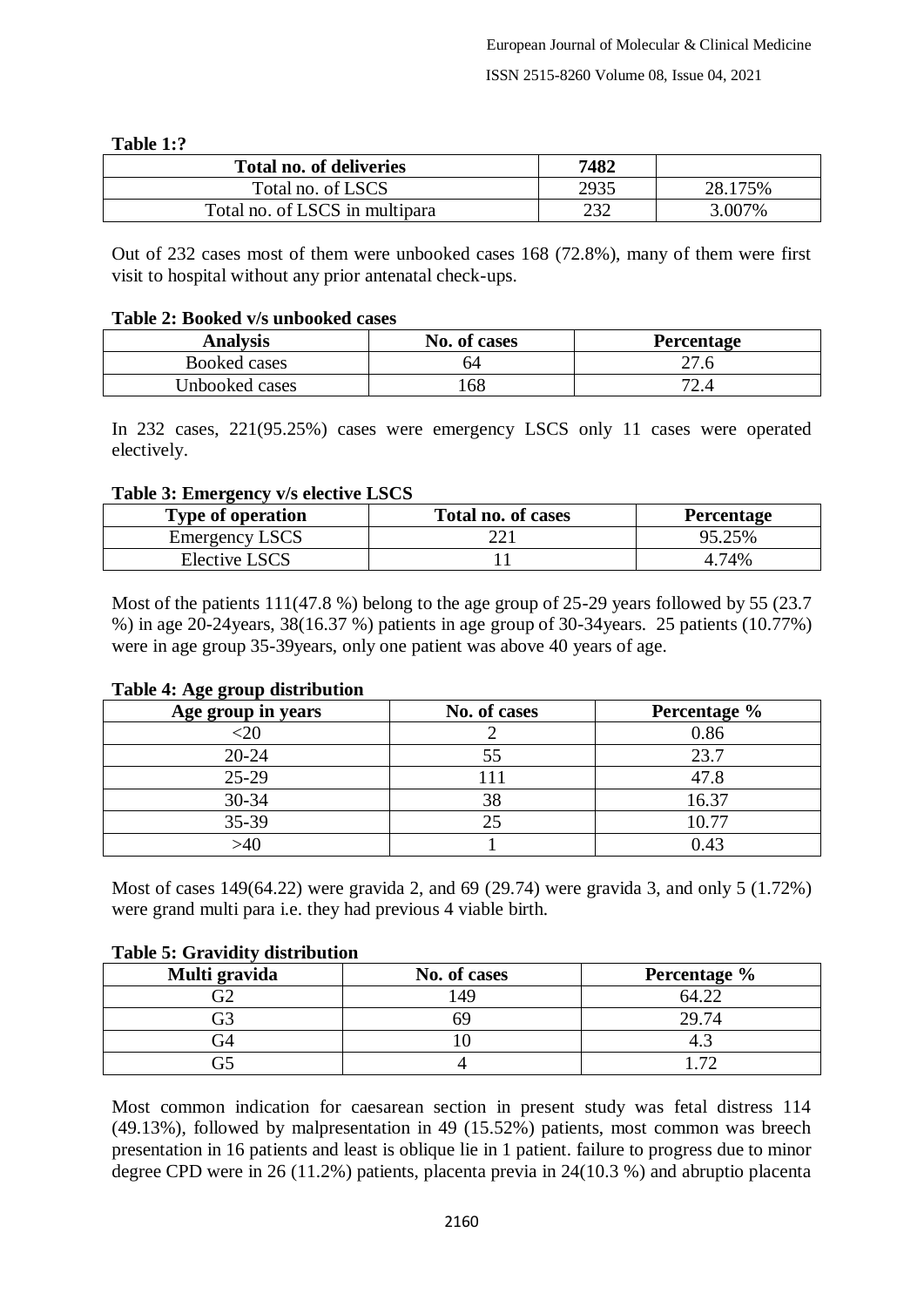in 8(3.4%), failed induction in 6 (2.5%) patients, antepartum Eclampsia with unfavourable cervix in 5 (2.1%), in twin pregnancy LSCS was done in 6 cases for various indications, cord presentation in 6 (2.5%) and Cord prolapse in 2(0.86%) patients.

| <b>Indication</b>                       | No. of cases   | Percentage % |
|-----------------------------------------|----------------|--------------|
| Fetal distress                          | 114            | 49.13        |
| Malpresentation                         | 36             | 15.52        |
| <b>Breech</b>                           | 18             |              |
| Transvers lie                           | 6              |              |
| Brow presentation                       | 5              |              |
| Mento posterior position                |                |              |
| Compound presentation                   | 2              |              |
| Oblique lie                             |                |              |
| Failure to progress due to minor degree | 26             | 11.2         |
| <b>CPD</b>                              |                |              |
| Placenta previa                         | 24             | 10.3         |
| Abruptio placenta                       | 8              | 3.4          |
| Failed induction                        | 6              | 2.5          |
| Cord presentation                       | 6              | 2.5          |
| Antepartum eclampsia with un favourable | 5              | 2.1          |
| cervix                                  |                |              |
| Twin presentation                       | 5              | 2.1          |
| Cord prolapse                           | $\overline{2}$ | 0.86         |

## **Table 6: Indication for LSCS in multi gravida**

## **DISCUSSION**

A prospective study was done in Department of Obstetrics and Gynaecology at JJM medical college Davanagere, Karnataka. During the period of 6 month from January 2019 to June 2019. A total of 232 subjects of Primary Caesarean section on multigravida were selected for the study with inclusion and exclusion criteria. A multipara who has earlier delivered vaginally may still require a caesarean section for safe delivery.

Total number of deliveries during the study period of 6 months was 7482 and the total number of caesarean section was 2935 with a caesarean section rate of 28.17% it was less when compared to other studies. Himabindu P et al found a caesarean section rate of 40% in her study. And in study by Rajput N et al it was 37.39, the high caesarean section rate in our institution was because is a tertiary referral centre having a wide catchment area. Out of 2935 caesarean section 232 (3.007) were in multigravida.

Among 232 study subjects 168 patients (72.4%) were unbooked. This fact reveals poor level of antenatal booking of the patients in India particularly in rural area, this may be because of low level of female literacy and lack of public awareness regarding the need for antenatal check-up. Our results are comparable with the study done by Desai E et al (72.09%), Himabindu P et al (71%), Rajput N et al (77.72%), and Sharmila G et al (68%).

Out of 232 patients, most of the patients (47.8 %) belong to age group of 25-29 years followed by 23.8 % to the age group 20-24years. This is because in India legal age of marriage for the girls is 18 years. Rajput N et al reported in his study maximum number of women undergoing LSCS were from age group of 25 to 30 years (55.95%), Sethi P et al also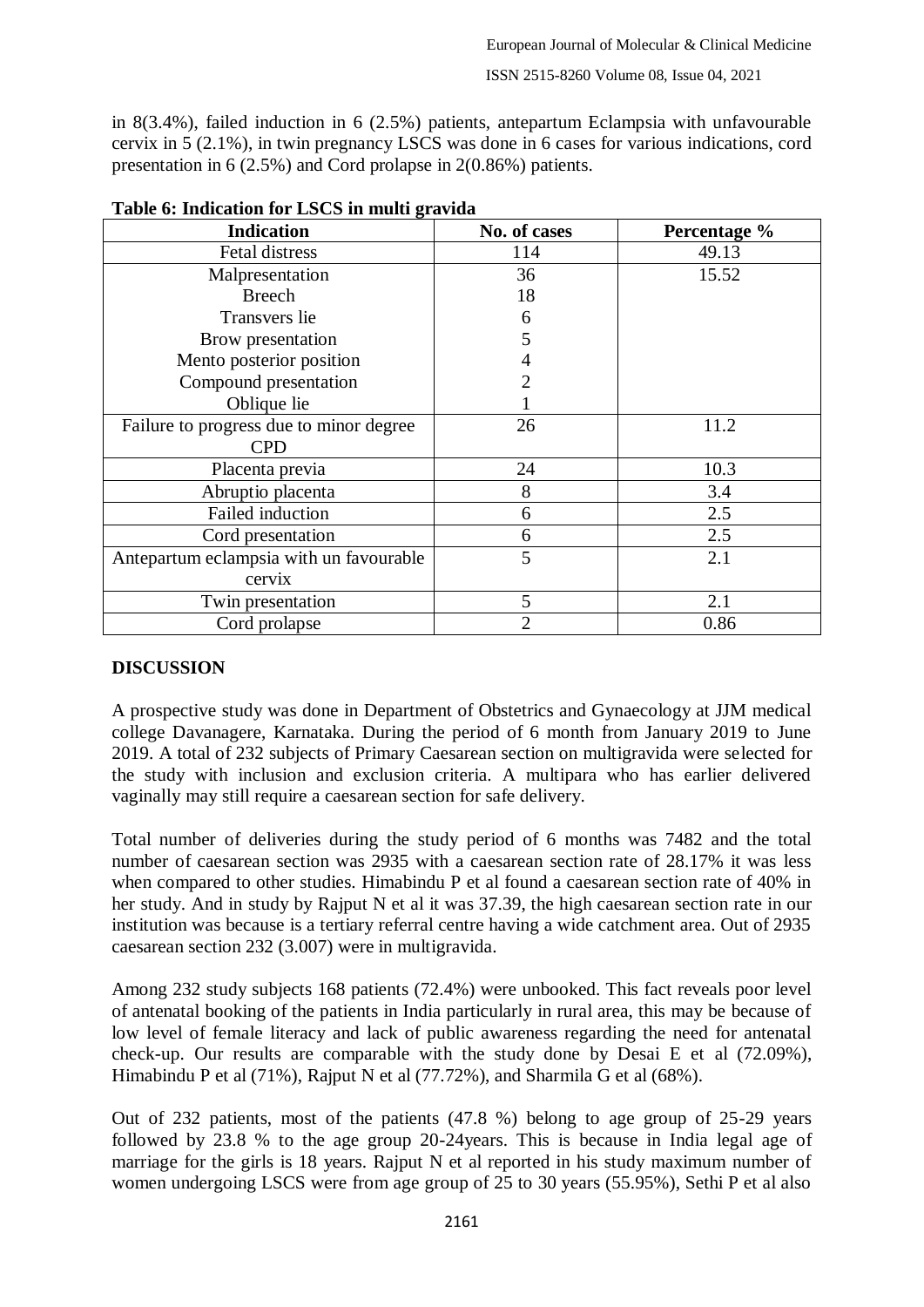reported in his study that maximum number of women undergoing primary caesarean section were from the age group of 25-29 years (41%),Unnikrishnan B et al and Sree Sailaja P et al also reported the similar results.

Distribution of patients according to parity shows that most of the patients (64.22%) were Gravida-2 followed by Gravida-3(29.74%). It reflects that in the last few years' family size has been shifted from 5-6 children per couple to 2-3 children per couple. Grand multiparity has been significantly reduced in the past few years. Rajput N et al Gravida-2 (49.73%) 32.12% of Gravida-3, Sethi P et al also reported the similar results 35% Gravida-2, 30% of Gravida-3 parity status, Sree Sailaja P et al also reported the similar results.

Most of the patients 95.25% underwent Emergency caesarean section and only 11(4.74%) had elective caesarean section. Rajput N et al shows similar results 95.85% were emergency LSCS and only 4.15% had elective LSCS, Study done by Sethi P et al in 100 patients showed almost similar results showing 91% emergency operative and only 9% were electively operated, Sree Sailaja P et al also reported the similar results.

In present study most, common indication for caesarean section was Fetal distress 114 (49.13%) The presence of foetal distress was identified by the presence of meconium-stained liquor and pathological foetal heart rate tracings. Malpresentations 36 (15.52 %), most common malpresentation is breech in 18 patients, APH in 32 (13.76 %), Cephalopelvic disproportion in 26 (11.2%), Twin pregnancy in 5 (2.1%) Eclampsia in 5 (2.1%), cord presentation in 6 (2.5%), failed induction in 6 (2.5%) and cord prolapse in 2 (0.86%). Desai E et al also reported fetal distress (25.58%), APH (22.09%), CPD (19.77%) and abnormal presentations (17.44%) as the most common indications for caesarean sections in his study. Himabindu P et al also reported fetal distress (24.7%) as the most common indication for Caesarean section in his study he also showed that most common abnormal presentation was breech for which caesarean section was done, in Sree Sailaja P et al most common indication was fetal distress (29.5%) and second most common was mal presentation (16%), Duckman et al states that cephalopelvic disproportion in a multipara can be more significant and more dangerous than in primi because of the delay in recognition. Klein states that multipara in early labour with unengaged foetal head should receive the same investigation for cephalopelvic disproportion that a primigravida would receive. Reluctance to diagnose this cephalopelvic disproportion leads to a longer labour, with development of excessive moulding and caput formation. In Rajput N et al common indication for caesarean section was Malpresentations 115 (29.79%) followed by Fetal distress in 71 (18.39%), APH in 71 (18.39%), Severe Preeclampsia and Eclampsia in 39 (10.1%), Obstructed labour and Cephalopelvic disproportion in 33 (8.55%) each, Twin pregnancy in 21 (5.44%). Rao JH et al also reported Abnormal presentations (32.5%), APH (19.5%), Fetal distress (17%), obstructed labour (18.5%) in her study.

## **CONCLUSION**

Multiparous women who had previous vaginal deliveries may still require a caesarean section for safe outcome of mother and foetus. Though vaginal delivery is always safer than caesarean section, difficult vaginal delivery and obstructed labour carries more morbidity and perinatal mortality when compared to elective caesarean section, Previous vaginal delivery gives the patient as well as her relatives a false sense of security. In many cases, a caesarean becomes mandatory. The fact that a multipara has had one or more vaginal deliveries should be regarded as an optimistic historical fact, not as a diagnostic criteria for spontaneous delivery of the pregnancy at hand. The present study gives the incidence, indications of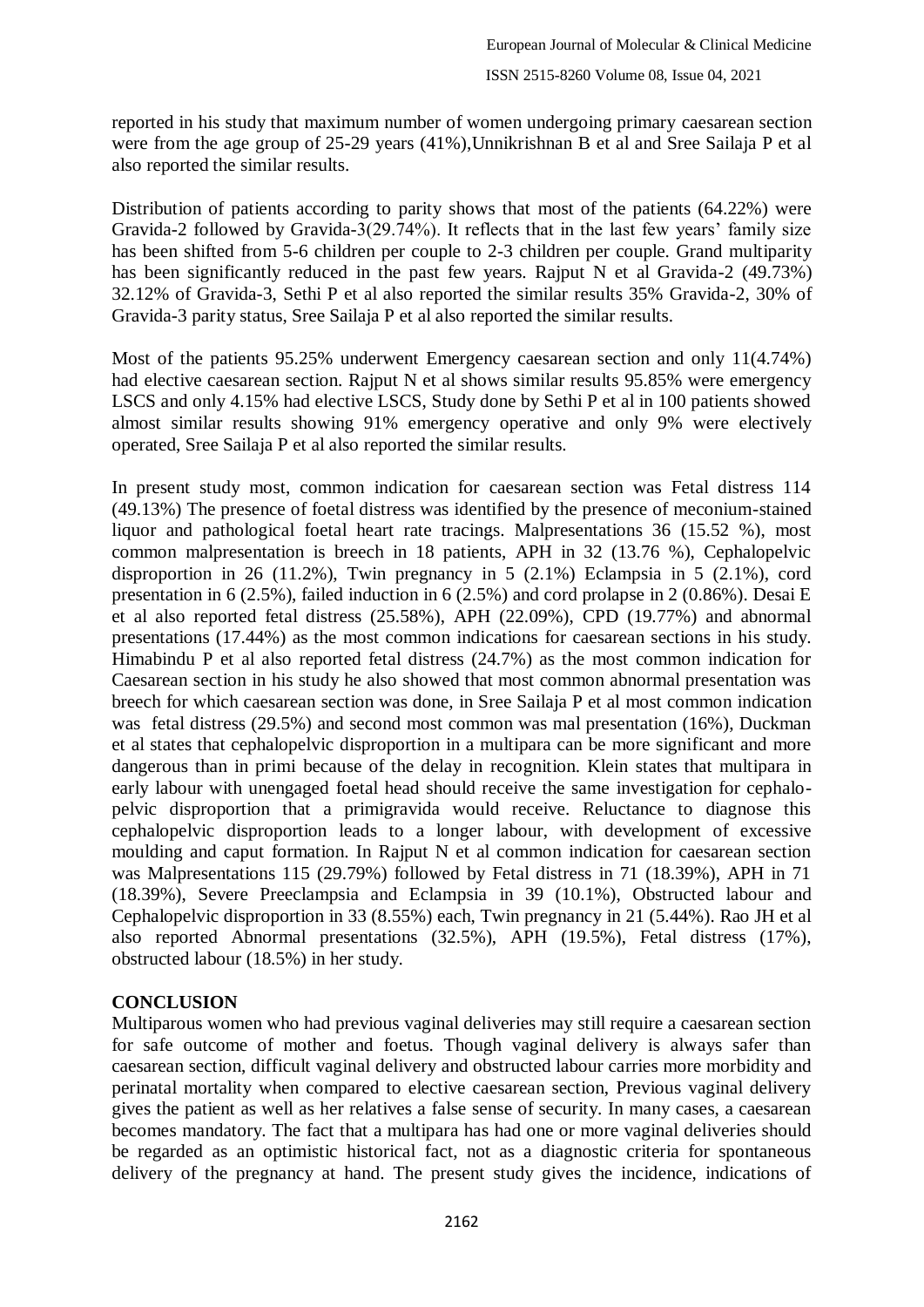primary caesarean section in multigravida women. The most common indications were foetal distress followed by cephalopelvic disproportion and malpresentation. Increasing parity is associated with high incidence of complications in ante partum, intra partum and postpartum periods. Antenatal booking and regular antenatal check-ups help to identify high risk women with medical and obstetric complications, so that timely intervention can reduce maternal and foetal, morbidity and mortality due to prolonged labour, obstructed labour, emergency caesarean and septicaemia. Hence all multigravida women need to be informed about the importance of antenatal care and mandatory hospital delivery to improve maternal and foetal outcome. Moreover, awareness regarding family planning practices should be developed in the society to avoid disastrous effects of high parity.

Our national targets are to reduce Maternal mortality rate below 100/ live births and Neonatal mortality rate below 29/1000 live births. This can be achieved by female literacy rate by >80% and 100% good quality antenatal care and 100% institutional deliveries.

## **REFERENCES**

- 1. Rajput N, Singh P, Verma YS. Study of primary caesarean section in multigravida patients. Int J Reprod Contracept Obstet Gynecol 2018;7:185-91.
- 2. Desai E, Leuva H, Leuva B, Kanani M. A study of primary caesarean section in multipara. Int J Reprod Contracept Obstet Gynecol 2013;2:320-4.
- 3. Sree Sailaja P, Kavitha G. Study of primary caesarean section in multigravida. J. Evid. Based Med. Healthc. 2019; 6(45), 2900-2903. DOI: 10.18410/jebmh/2019/604
- 4. Sethi P, Vijaylaxmi S, Shailaja G, Bodhare T, Devi S. A study of primary caesarean section in multigravidae. Perspect Med Res. 2014;2:3-7.
- 5. Rao JH, Rampure N. Study of primary caesarean section in multiparous women. J Evol Med Dental Sci. 2013;2(24):4-7.
- 6. Registrar General, India, 2009 and Office of Registrar General, India, 2011.
- 7. Suwanrath-Kengpol C, Pinjaroen S, Krisanapan O, Petmanee P. Effect of a clinical practice guideline on physician compliance. Int J Quality Health. 2004;16:327-332.
- 8. Omar AAA, Anza SA. Frequency Rate and Indications of Caesarean Sections at Prince Zaid Bin Al Hussein Hospital-Jordan. JRMS. 2012;19(1):82-6.
- 9. Solomon B. The dangerous multipara. Lancet 1932;2:8-11.
- 10. Basak S, Lahri D. Dystocia in eutocic multigravida. J Obstet Gynecol India. 1975;25:502- 7.
- 11. Jacob S, Bhargava H. Primary caesarean section in multipara. J Obstet Gynaecol India. 1972;22(6):642-50.
- 12. Marfatlal SJ, Narendrabhi MM. Analysis of mode of delivery in women with previous one caesarean section, J Obstet Gynecol India. 2009;59(2):136-9.
- 13. Hickl EJ. The safety of caesarean section. In: Popkin DR and Peddle LJ, Eds. Women's Health Today. London: Parthenon Publishers. 1994:65-70.
- 14. Vijaykrishnan M, Bhaskar Rao K. Caesarean deliveries Changing Trends. In: Arulkumaran S, Ratnam SS, Bhasker Rao K (Editors). The Management of Labour, 2nd Ed, Hyderabad, Orient Longman;2005:351-63.
- 15. WHO: Monitoring Emergency Obstetric Care: A Handbook. Geneva, Switzerland: World Health Organization 2009.
- 16. Himabindu P, Sundari MT, Sireesha KV, Sairam MV. Primary caesarian section in multipara. IOSR-JDMS. 2015;14(5):22-5.
- 17. Unnikrishnan B, Rakshith P, Aishwarya A, Nithin K, Rekha T, Prasanna P et al. Trends and Indications for Caesarean Section in a tertiary care Obstetric Hospital in Coastal South India. AMJ. 2010;3(12):821-5.